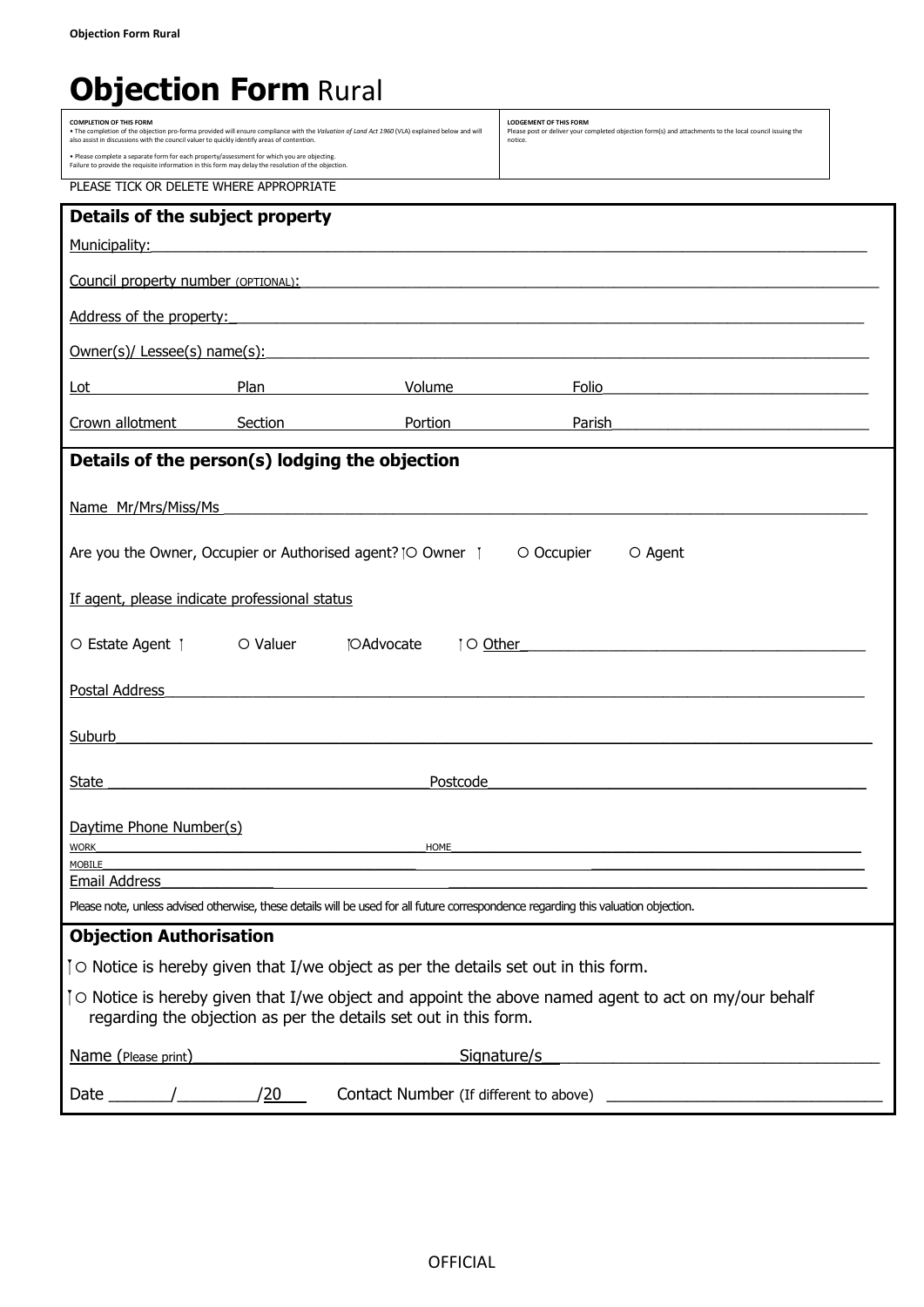| What are the grounds for objecting?                         |                                                                                                                         |
|-------------------------------------------------------------|-------------------------------------------------------------------------------------------------------------------------|
| Please indicate those that apply.                           |                                                                                                                         |
| O The value is too high.                                    |                                                                                                                         |
| O The value is too low.                                     |                                                                                                                         |
| O The interests held in land are not correctly apportioned. |                                                                                                                         |
| O The apportionment of the valuations is incorrect.         |                                                                                                                         |
|                                                             | O Lands which should be included in one valuation have been valued separately.                                          |
|                                                             | O Lands which should be valued separately have been included in one valuation.                                          |
|                                                             | O The person named in the notice of valuation, assessment notice or other document is not liable to be so named.        |
|                                                             | O The area, dimensions or description of the land, including the AVPCC allocated to the land, are not correctly stated. |
| What do you think the valuation(s) should be?               |                                                                                                                         |
|                                                             |                                                                                                                         |
|                                                             | Please indicate which value(s) you are objecting to. Include the council's valuation and your contended value(s).       |
| ○ Site Value                                                | Council value \$<br>Contended \$                                                                                        |
| O Capital Improved Value                                    | Council value \$<br>Contended \$                                                                                        |
| O Net Annual Value                                          | Council value \$<br>Contended \$                                                                                        |
| Valuation and Rate Notice details:                          |                                                                                                                         |
| Level of Value date shown:                                  | 1 January 20<br>Date received by post                                                                                   |
|                                                             | the valuation(s). Attach supporting documents or additional sheets if this space is insufficient.                       |
|                                                             |                                                                                                                         |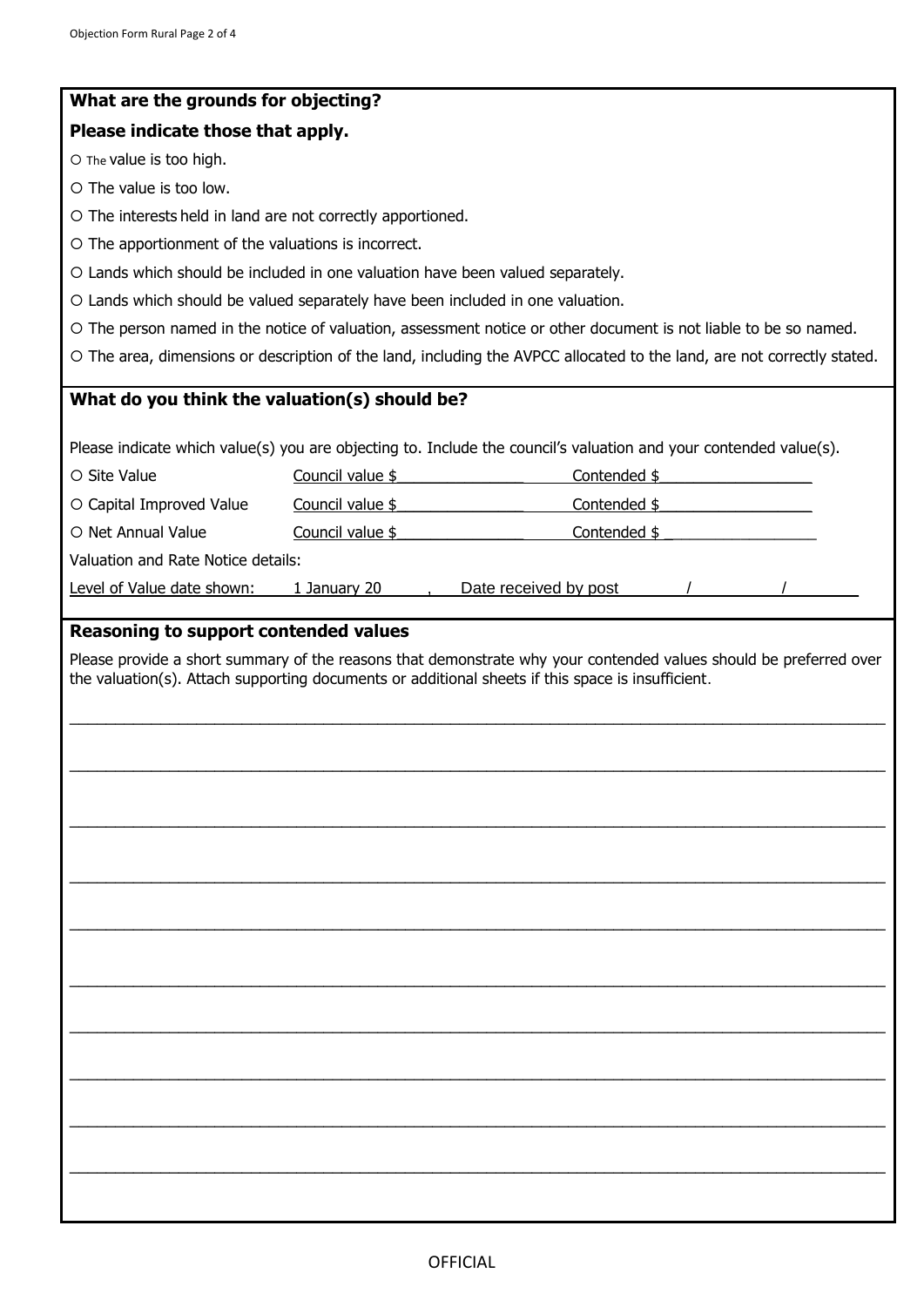## **Description Details of Subject Property**

| <b>Description of structures</b>                                                                                                       |                |  |  |  |
|----------------------------------------------------------------------------------------------------------------------------------------|----------------|--|--|--|
| Main dwelling<br><u> 1980 - Andrea Albert III, poet e post a provincia de la provincia de la provincia de la provincia de la provi</u> |                |  |  |  |
| Area                                                                                                                                   | m <sup>2</sup> |  |  |  |
| Additional dwelling(s) National Additional Additional Additional Additional Additional Additional Additional A                         |                |  |  |  |
| Area<br><u> 1980 - Johann John Stein, markin santa a</u>                                                                               | m <sup>2</sup> |  |  |  |
| Other structural improvements                                                                                                          |                |  |  |  |
|                                                                                                                                        |                |  |  |  |
|                                                                                                                                        |                |  |  |  |
|                                                                                                                                        |                |  |  |  |
| <b>Plant and equipment</b>                                                                                                             |                |  |  |  |
| <b>Description</b>                                                                                                                     |                |  |  |  |
|                                                                                                                                        |                |  |  |  |
|                                                                                                                                        |                |  |  |  |
|                                                                                                                                        |                |  |  |  |
| <b>Land Description</b>                                                                                                                |                |  |  |  |
| Land Area (HECTARES/ACRES) Land Dimensions (METRES/LINKS)                                                                              |                |  |  |  |
| Description of fencing, pastures, water supply, orchards, plantations, etc                                                             |                |  |  |  |
|                                                                                                                                        |                |  |  |  |
|                                                                                                                                        |                |  |  |  |
| Irrigation details including user permits and dam/bore licences                                                                        |                |  |  |  |
|                                                                                                                                        |                |  |  |  |
|                                                                                                                                        |                |  |  |  |
|                                                                                                                                        |                |  |  |  |
| Major soil types, arable land, bush etc                                                                                                |                |  |  |  |
|                                                                                                                                        |                |  |  |  |
|                                                                                                                                        |                |  |  |  |
| Lease or licences (including for unused roads)                                                                                         |                |  |  |  |
|                                                                                                                                        |                |  |  |  |
|                                                                                                                                        |                |  |  |  |
|                                                                                                                                        |                |  |  |  |